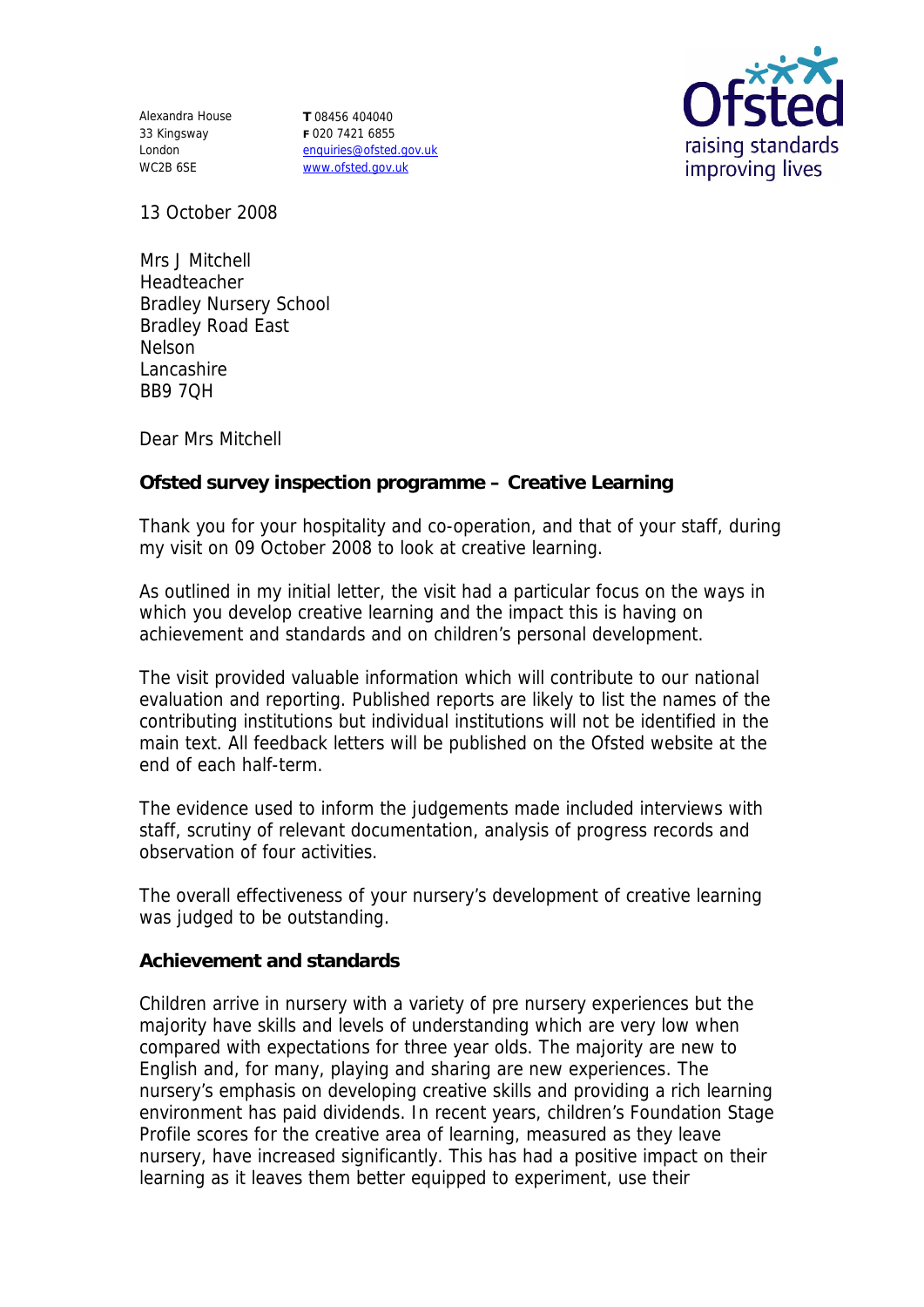imagination and respond to the exciting range of experiences that are on offer. An outstanding feature of the nursery is the high quality learning environment. Everywhere a child looks there are interesting and stimulating activities on offer. These are carefully planned to meet their individual learning needs. The quality found in the classrooms is mirrored outside so that there is a continuity of learning wherever the children choose to play.

Role play provides children with very good opportunities to express themselves orally and to play collaboratively, especially when these skills do not come easily to them. Imaginative use of story times allows children to take on the characters of the story they are listening to. For example, 'Jack and the Beanstalk' came alive when a group of children agreed who should play each character. Even the less confident members, who were reluctant to speak publicly, were happy to take the part of Jack, his mother or the giant. They became increasingly confident as the story progressed.

The impact of creative learning on children's personal development is impressive. Their growing confidence to speak out and their ability to take on roles and to cooperate with their classmates are key features of the most successful activities. Acquisition of these skills enables children to join in and enjoy the full range of nursery experiences.

## **Quality of teaching and learning**

High quality teaching and learning are evident throughout the nursery and this helps to explain why children make such good progress. Teachers and support staff provide children with activities that are carefully planned and retain their interest. There is good balance of child initiated and adult focussed sessions with all staff working flexibly, being prepared to support individual children as they pursue a particular interest. In the most successful activities, the adults facilitate children's learning by guiding and supporting them, asking searching questions that make them think and being prepared to wait as children consider their answer. For example, a small group of boys investigated a tray full of branches and leaves as they tried to spot the small animal figures that had hidden there. They used their imagination to create a scene where each animal they found had a particular role, such as the fox about to pounce on the chicken. The adult working with them intervened only to extend their language and, through skilful questioning, encouraged them to think of new ways of describing what might happen next. Occasionally, learning opportunities are missed, for example, when a student supervising snack time with a group does not sufficiently engage them in conversation.

The nursery keeps detailed records of children's progress in all the areas of learning and makes excellent use of them to plan future work. A particular emphasis is placed on how well children's creative skills are developing with observations made as they are engaged in a task. The nursery acknowledges that, in the light of changes to the early years' curriculum, observations need to be sharpened with a greater focus on identifying the next steps in learning.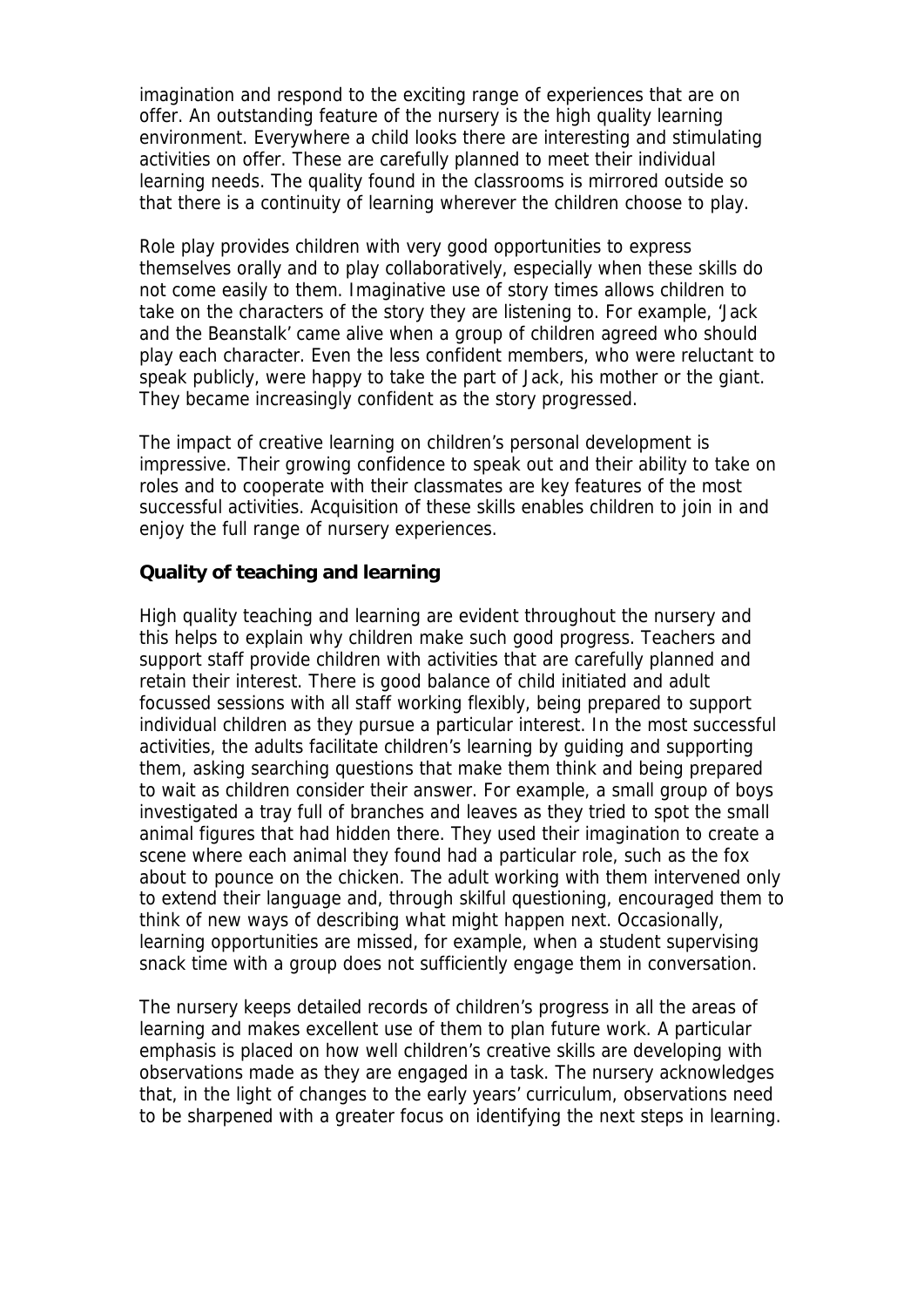## **Quality of the curriculum**

The entire nursery curriculum is designed to encourage creative learning. Promoting independence and self-directed learning underpins the school's philosophy and the excellent curriculum provides opportunities to make it happen. There are no artificial boundaries to learning as pupils engage in an exciting and innovative range of activities aimed at improving their communication as well as their collaborative and independent learning skills. In addition to the well planned visits to places of interest such as a local farm, the nursery further enriches the curriculum by welcoming other professionals into the school. For example, a local potter worked with the children enabling them to create their own designs and to experience working with clay.

## **Leadership and management**

Well supported by colleagues, you have created a strong culture within the nursery that recognises the importance of developing creative learning. Your self-evaluation of this aspect of school life is very accurate. Importantly, this whole school vision has been translated into some excellent practice. As a result, children's achievement and personal development are considerably enhanced. They are more confident, independent and happy to take on responsibility for their own learning - remarkable characteristics given their low starting point when they arrive. Your investment in staff training has paid off with all staff keen to improve and clear evidence that the learning from courses is translated into effective classroom practice on a daily basis. The work on rhythm and clapping are good examples of this with all groups able to 'tap along to' their favourite stories and nursery rhymes. In turn, this helps them to recognise the patterns they find in words when they start to read.

## **Equality and diversity**

The multicultural nature of the nursery means that equality and diversity are at the heart of all that it does. Bradley is an inclusive nursery that contributes well to a strong sense of community cohesion both within the school and outside in the wider community. For those pupils who find English difficult and struggle with learning, the creative approach allied to more practical activities, increases their confidence and helps to build their self esteem.

**Areas for improvement, which we discussed, included:**

- improving assessments and observations so that children's next steps in learning are clearer
- making sure learning opportunities are not missed.

I hope these observations are useful as you continue to develop creative learning in the school.